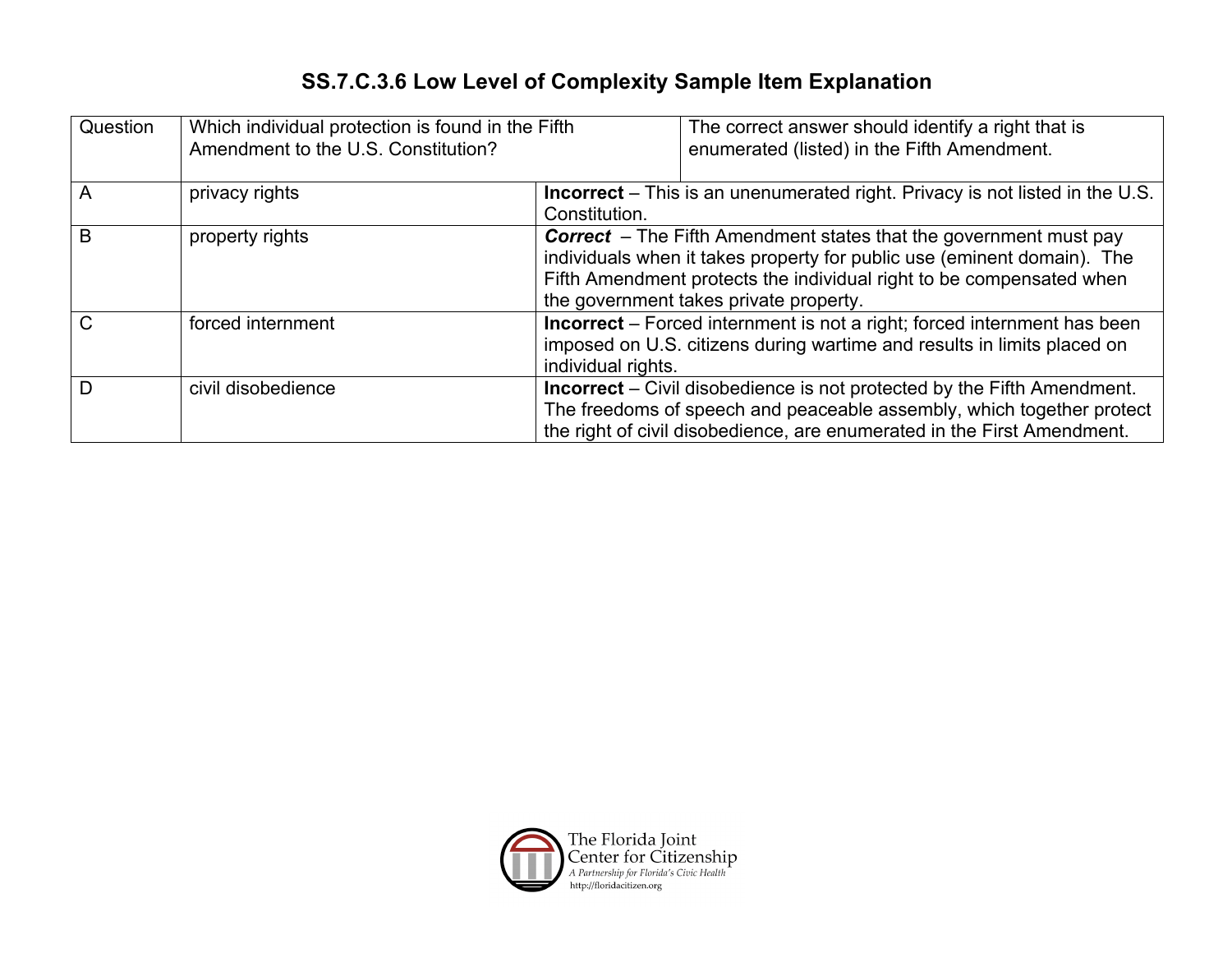## **SS.7.C.3.6 Moderate Level of Complexity Sample Item Explanation**

| Question | Which action represents an individual exercising a<br>constitutional right? |                                                                                                                                                                                | The correct response should identify an individual right<br>that one would exercise, or carry out. |  |  |
|----------|-----------------------------------------------------------------------------|--------------------------------------------------------------------------------------------------------------------------------------------------------------------------------|----------------------------------------------------------------------------------------------------|--|--|
|          | summary judgment                                                            | <b>Incorrect</b> – A summary judgment is a court decision to stop a case from<br>going to trial. A summary judgment is not an individual right.                                |                                                                                                    |  |  |
|          |                                                                             |                                                                                                                                                                                |                                                                                                    |  |  |
| B        | quartering soldiers                                                         | <b>Incorrect</b> – Quartering soldiers means that the government requires<br>individuals to house military members their homes. The Third Amendment                            |                                                                                                    |  |  |
|          |                                                                             |                                                                                                                                                                                |                                                                                                    |  |  |
|          |                                                                             | safeguards individuals from being forced to quarter soldiers.                                                                                                                  |                                                                                                    |  |  |
|          | civil disobedience                                                          | <b>Correct</b> – This right is protected by the First Amendment freedoms of<br>speech and peaceable assembly.                                                                  |                                                                                                    |  |  |
|          |                                                                             |                                                                                                                                                                                |                                                                                                    |  |  |
|          | double jeopardy                                                             | <b>Incorrect</b> – Double jeopardy safeguards individuals from being tried for<br>the same crime more than once; it is not that an individual would<br>exercise, or carry out. |                                                                                                    |  |  |
|          |                                                                             |                                                                                                                                                                                |                                                                                                    |  |  |
|          |                                                                             |                                                                                                                                                                                |                                                                                                    |  |  |